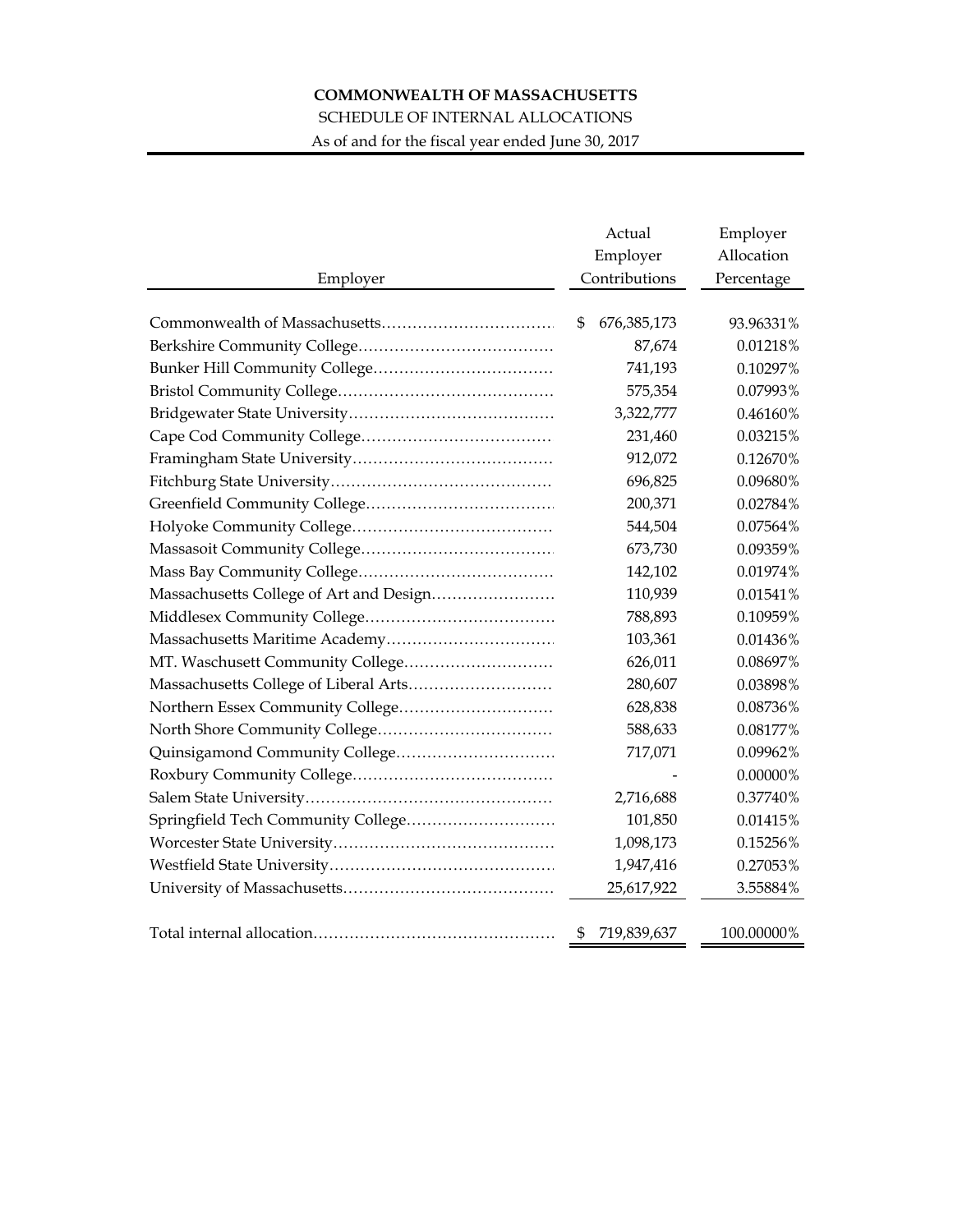## **COMMONWEALTH OF MASSACHUSETTS** SCHEDULE OF INTERNAL ALLOCATION OF PENSION AMOUNTS As of and for the fiscal year ended June 30, 2017

|                                         |                             | Deferred Outflows of Resources                                 |                           |                                                  |                                                           | Deferred Inflows of Resources                     |                                                                |                                                                                                          |                                                  |                                                           |                                                  |
|-----------------------------------------|-----------------------------|----------------------------------------------------------------|---------------------------|--------------------------------------------------|-----------------------------------------------------------|---------------------------------------------------|----------------------------------------------------------------|----------------------------------------------------------------------------------------------------------|--------------------------------------------------|-----------------------------------------------------------|--------------------------------------------------|
| Employer                                | Net<br>Pension<br>Liability | Differences<br>Between<br>Expected<br>and Actual<br>Experience | Changes of<br>Assumptions | Changes in<br>Proportion<br>From<br>Commonwealth | Changes in<br>Proportion<br>Due to Internal<br>Allocation | <b>Total Deferred</b><br>Outflows of<br>Resources | Differences<br>Between<br>Expected<br>and Actual<br>Experience | Net Differences<br>Between Projected<br>and Actual Investment<br>Earnings on Pension<br>Plan Investments | Changes in<br>Proportion<br>From<br>Commonwealth | Changes in<br>Proportion<br>Due to Internal<br>Allocation | <b>Total Deferred</b><br>Inflows of<br>Resources |
| Commonwealth of Massachusetts           | 11.095.354.713              | 428.991.392                                                    | 1.154.640.953             | 38,001.857                                       | 58.831.361                                                | 1.680.465.563                                     | 301.876.550                                                    | 132,201,229                                                                                              | 3.955.206                                        | 62,081,020                                                | 500,114,004                                      |
| Berkshire Community College             | 1,438,196                   | 55,606                                                         | 149,666                   | 4,926                                            | 60,777                                                    | 270,975                                           | 39,130                                                         | 17,136                                                                                                   | 513                                              | 474,630                                                   | 531,409                                          |
| Bunker Hill Community College           | 12,158,456                  | 470,095                                                        | 1,265,273                 | 41,643                                           | 2,072,984                                                 | 3,849,995                                         | 330,801                                                        | 144,868                                                                                                  | 4,334                                            | 1,690,916                                                 | 2,170,919                                        |
|                                         | 9,438,049                   | 364,913                                                        | 982,173                   | 32,326                                           | 662,000                                                   | 2,041,412                                         | 256,785                                                        | 112,454                                                                                                  | 3.364                                            | 2,340,224                                                 | 2,712,828                                        |
| Bridgewater State University            | 54,506,501                  | 2,107,442                                                      | 5,672,233                 | 186,686                                          | 7,944,894                                                 | 15,911,255                                        | 1,482,984                                                      | 649,445                                                                                                  | 19,430                                           | 3,637,003                                                 | 5,788,862                                        |
| Cape Cod Community College              | 3,796,847                   | 146,801                                                        | 395,120                   | 13,004                                           | 770,701                                                   | 1,325,626                                         | 103,303                                                        | 45,239                                                                                                   | 1,353                                            | 1,131,324                                                 | 1,281,219                                        |
| Framingham State University             | 14,961,538                  | 578,474                                                        | 1,556,976                 | 51,244                                           | 2,189,747                                                 | 4,376,441                                         | 407,066                                                        | 178,267                                                                                                  | 5.333                                            | 402,147                                                   | 992,812                                          |
| Fitchburg State University              | 11,430,648                  | 441,955                                                        | 1,189,533                 | 39,150                                           | 970,572                                                   | 2,641,210                                         | 310,999                                                        | 136,196                                                                                                  | 4.075                                            | 228,439                                                   | 679,709                                          |
| Greenfield Community College            | 3,286,866                   | 127,084                                                        | 342,049                   | 11,258                                           |                                                           | 480,391                                           | 89,427                                                         | 39,163                                                                                                   | 1,172                                            | 573,277                                                   | 703,039                                          |
| Holyoke Community College               | 8,931,989                   | 345,347                                                        | 929,510                   | 30,592                                           | 576,320                                                   | 1,881,769                                         | 243,017                                                        | 106,425                                                                                                  | 3,184                                            | 1,006,342                                                 | 1,358,968                                        |
| Massasoit Community College             | 11,051,800                  | 427,307                                                        | 1,150,108                 | 37,853                                           | 1,388,834                                                 | 3,004,102                                         | 300,692                                                        | 131,682                                                                                                  | 3,940                                            | 1,253,598                                                 | 1,689,912                                        |
| Mass Bay Community College              | 2,331,027                   | 90,127                                                         | 242,579                   | 7,984                                            | 520,181                                                   | 860,871                                           | 63,421                                                         | 27,774                                                                                                   | 831                                              | 1,458,960                                                 | 1,550,987                                        |
| Massachusetts College of Art and Design | 1,819,832                   | 70.362                                                         | 189,381                   | 6,233                                            | 236,324                                                   | 502,300                                           | 49,513                                                         | 21,683                                                                                                   | 649                                              | 464,631                                                   | 536,476                                          |
| Middlesex Community College             | 12,940,922                  | 500,348                                                        | 1,346,700                 | 44,323                                           | 1,610,097                                                 | 3,501,468                                         | 352,090                                                        | 154,191                                                                                                  | 4,613                                            | 5,883,044                                                 | 6,393,938                                        |
| Massachusetts Maritime Academy          | 1,695,524                   | 65,556                                                         | 176,445                   | 5,807                                            | 142,837                                                   | 390,645                                           | 46,131                                                         | 20,202                                                                                                   | 604                                              | 281,139                                                   | 348,076                                          |
| MT. Waschusett Community College        | 10,269,022                  | 397,042                                                        | 1,068,648                 | 35,172                                           | 1,001,537                                                 | 2,502,399                                         | 279,394                                                        | 122,355                                                                                                  | 3,661                                            | 2,426,214                                                 | 2,831,625                                        |
| Massachusetts College of Liberal Arts   | 4,603,049                   | 177,973                                                        | 479,017                   | 15,766                                           | 779,820                                                   | 1,452,576                                         | 125,237                                                        | 54,845                                                                                                   | 1,641                                            | 594,033                                                   | 775,757                                          |
| Northern Essex Community College        | 10,315,396                  | 398,835                                                        | 1,073,474                 | 35,330                                           | 1,040,938                                                 | 2,548,577                                         | 280,656                                                        | 122,908                                                                                                  | 3,677                                            | 1,536,400                                                 | 1,943,641                                        |
| North Shore Community College           | 9,655,877                   | 373,335                                                        | 1,004,841                 | 33,072                                           | 475,979                                                   | 1,887,227                                         | 262,712                                                        | 115,050                                                                                                  | 3.442                                            | 1,891,536                                                 | 2,272,740                                        |
| Quinsigamond Community College          | 11,762,761                  | 454,796                                                        | 1,224,095                 | 40,288                                           | 637,653                                                   | 2,356,832                                         | 320,035                                                        | 140,153                                                                                                  | 4,193                                            | 3,012,704                                                 | 3,477,085                                        |
| Roxbury Community College               |                             |                                                                |                           | $\overline{\phantom{a}}$                         |                                                           |                                                   | $\overline{\phantom{a}}$                                       | $\overline{\phantom{a}}$                                                                                 | $\sim$                                           | 860,841                                                   | 860,841                                          |
|                                         | 44,564,278                  | 1,723,036                                                      | 4,637,593                 | 152,634                                          | 4,860,910                                                 | 11,374,173                                        | 1,212,481                                                      | 530,984                                                                                                  | 15,886                                           | 2,988,503                                                 | 4,747,854                                        |
| Springfield Tech Community College      | 1,670,737                   | 64,597                                                         | 173,866                   | 5,722                                            | 234,916                                                   | 479,101                                           | 45,457                                                         | 19,907                                                                                                   | 596                                              | 297,492                                                   | 363,451                                          |
| Worcester State University              | 18,014,320                  | 696,507                                                        | 1,874,665                 | 61,699                                           | 2,030,169                                                 | 4,663,040                                         | 490,124                                                        | 214,641                                                                                                  | 6,422                                            | 1,890,851                                                 | 2,602,038                                        |
| Westfield State University              | 31,945,217                  | 1,235,132                                                      | 3,324,387                 | 109,413                                          | 4,450,730                                                 | 9,119,662                                         | 869,149                                                        | 380,627                                                                                                  | 11,388                                           | 2,668,154                                                 | 3,929,318                                        |
| University of Massachusetts             | 420,233,830                 | 16,247,943                                                     | 43,731,742                | 1,439,311                                        | 36,532,461                                                | 97,951,457                                        | 11,433,500                                                     | 5,007,089                                                                                                | 149.802                                          | 28,949,320                                                | 45,539,711                                       |
| Total internal allocation               | 11,808,177,395              | 456,552,005                                                    | 1,228,821,027             | 40,443,293                                       | \$130,022,742                                             | 1,855,839,067                                     | 321,270,653                                                    | 140,694,516                                                                                              | 4,209,309                                        | 130,022,742                                               | 596,197,220<br>S                                 |

(continued)